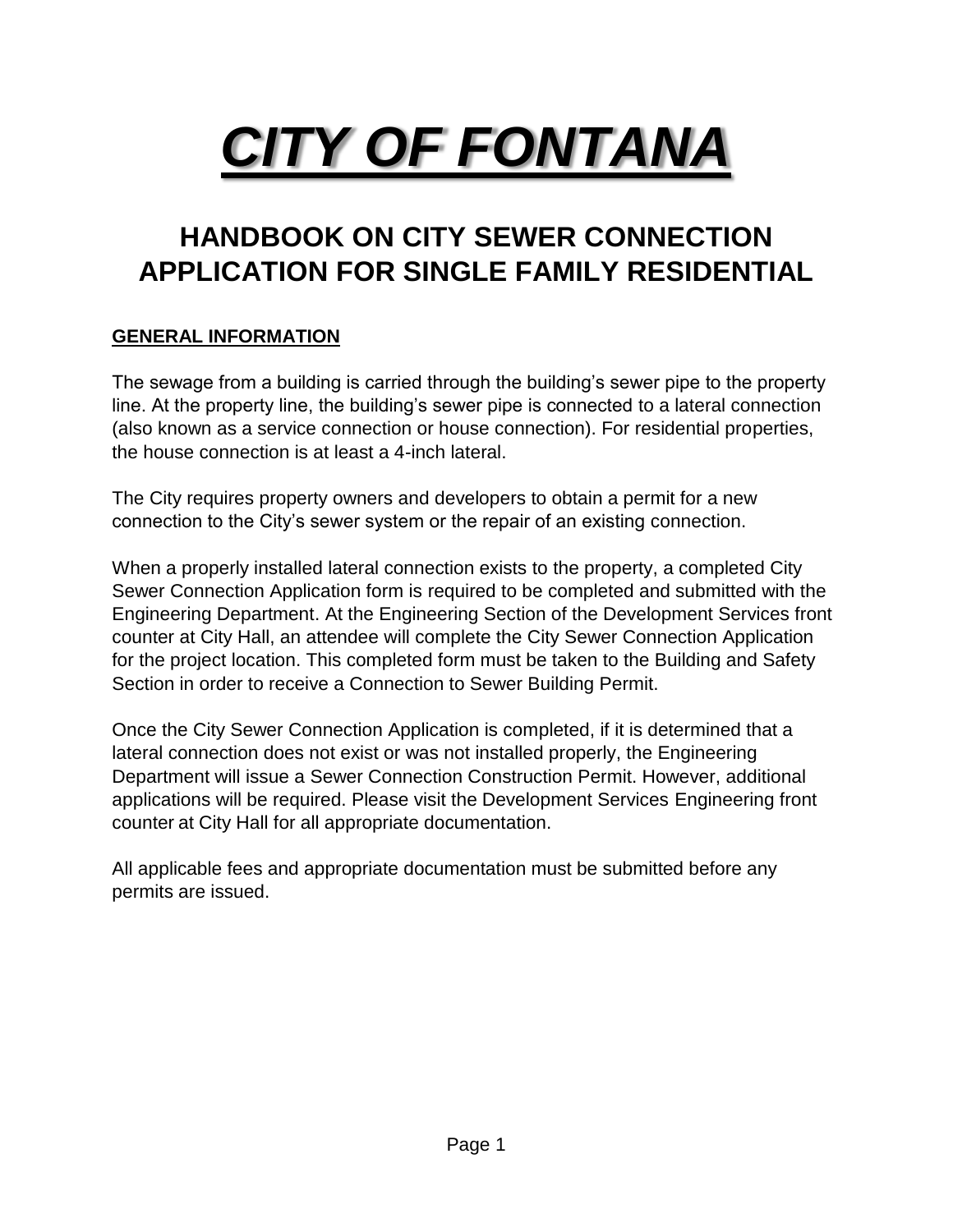#### **GENERAL CONDITIONS OR REQUIREMENTS**

Coverage of the Connection to Sewer Building Permit includes construction and minor on-site trenching, where an existing lateral connection reaches at least beyond the curb and gutter of the property.

If a lateral connection does not exist, or the existing connection does not reach beyond the curb and gutter, an Off-Site Improvement Plan Check Submittal will be required, an Excavation and Traffic Control Permit Application, and appropriate plans must be submitted, reviewed, and approved by the Engineering Department prior to a permit being issued.

Each lateral connection scenario above is depicted and attached in Figure 1 on page 5. The lateral connections shall use the City of Fontana Standard Plan No's. 2005-2008 depending on the type of lateral connection required for construction.

Whenever temporary traffic control is necessary to maintain safe crossings for vehicle and pedestrian traffic in all street intersections, alleys, and private driveways while the project is in progress, an additional "Excavation and Traffic Control Permit" Application must be submitted.

Upon issuance of the permit, the permittee shall notify the Inspection Section at least 2 working days in advance of commencing any work at **(909) 350-7693**. Permitted work will be subject to a pre-construction meeting as determined by the Public Works Inspectors; this meeting must take place before the start of any work. No work is to be done on the weekends unless an overtime inspection has been scheduled.

#### **A licensed bonded contractor is required to perform any work in the Public Right of Way and must obtain the permit for construction.**

It is the responsibility of the permittee to notify emergency services, local agencies, and/or residents that will be affected by the permitted work.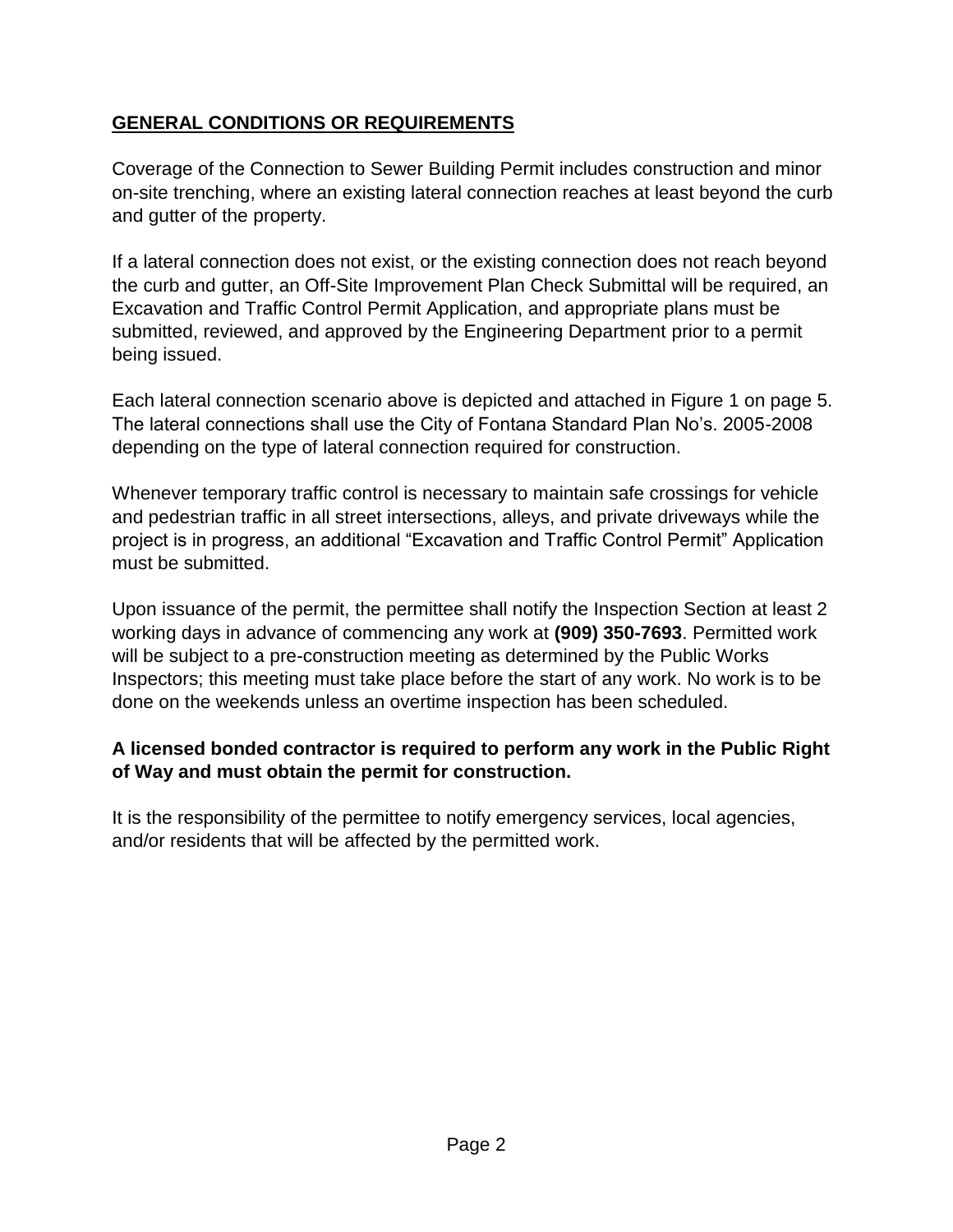#### **REQUIRED SUBMITTALS**

- 1. Copy of Contractor's license, classifications A and/or appropriate C only
- 2. Proof of General Liability Insurance (Minimum \$1,000,000 Limit) and Workers Compensation Insurance (Minimum \$1,000,000)
- 3. Obtain or have a City of Fontana Business License on file
- 4. If a lateral connection exists beyond the curb and gutter of the property (refer to attached Figure 1.A):
	- a. Completion of the City Sewer Connection Application with engineering
	- b. Connection to Sewer Building Permit Application from the Building and Safety Division
	- c. Sewer Video (see Question 4 on page 4 for more information)
- 5. If a lateral connection does not exist (refer to attached Figure 1.B), or the existing lateral connection does not extend beyond the curb and gutter of the property (refer to attached Figure 1.C):
	- a. Completion of the City Sewer Connection Application
	- b. Off-Site Improvement Plan Check Submittal Form. Additionally:
		- i. Cost Estimate of Project
		- ii. Cash or Surety Bond (required regardless of project cost)
	- c. Sewer Video (see Question 4 on page 4 for more information)

#### **OTHER POTENTIAL REQUIREMENTS**

- 1. Excavation and Traffic Control Application
	- a. When temporary traffic control is necessary to maintain safe crossings for vehicle and pedestrian traffic in all street intersections, alleys, and private driveways while the project is in progress or deemed necessary by a public works inspector.
- **2. Additional paving limits may be required based on the amount of removals that are required. Prior to construction have a clear understanding of the limits of work for the paving requirements from your Public Works Inspector.**

#### **FREQUENTLY ASKED QUESTIONS**

1. *How long does it take to get one?*

If a lateral connection exists on the property and extends beyond the curb and gutter, the Connection to Sewer Building Permit may be issued in 1 to 3 days once all documentation is ready and all applicable fees are paid.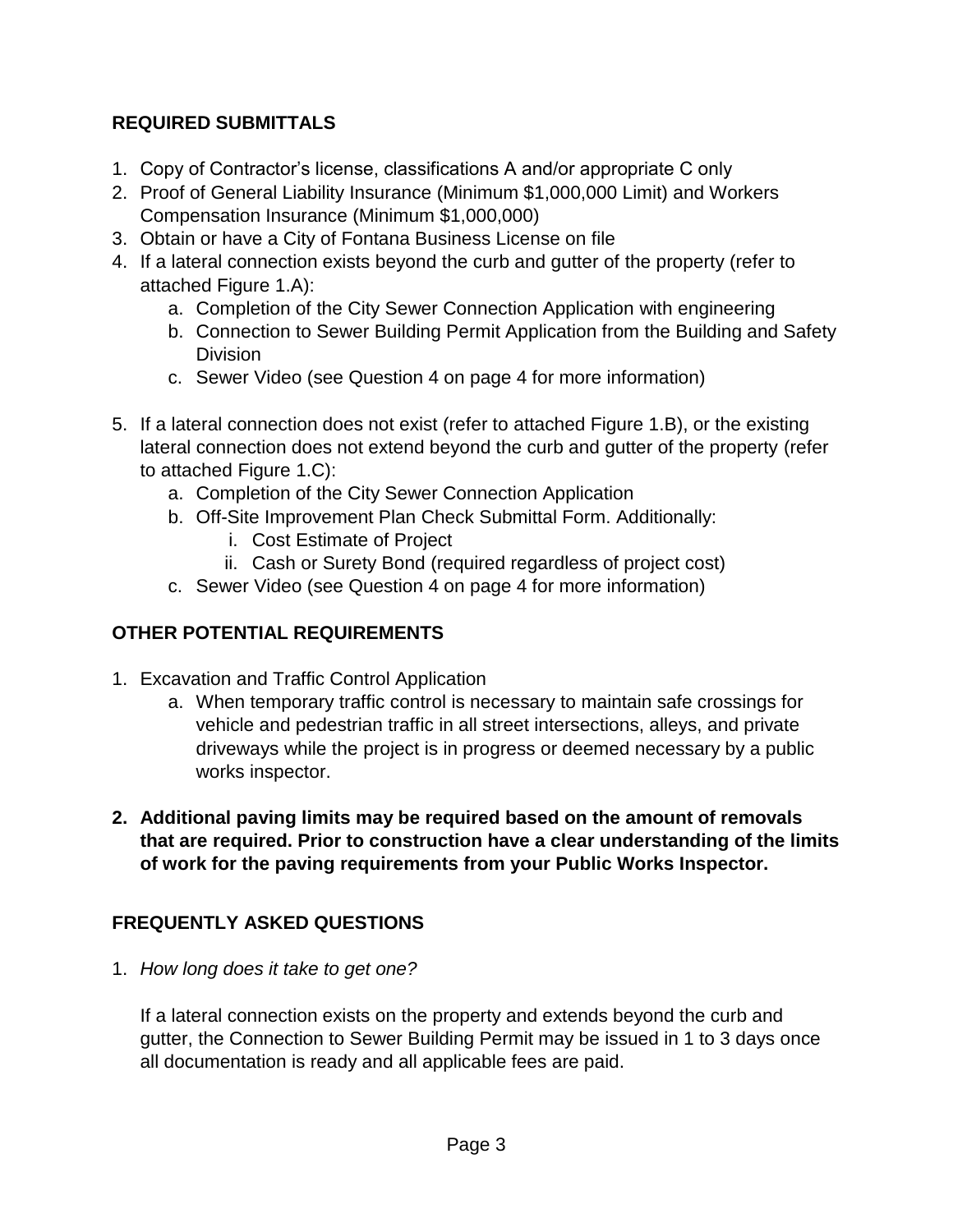If a lateral connection does not exist, or the existing lateral does not reach beyond the curb and gutter, additional applications and applicable plans must be submitted. Plan review can take up to 4 weeks. Permits are issued once the plans are approved, all documentation is ready, and all applicable fees are paid.

#### 2. *How long is the permit valid?*

For single family residential, non-development driven projects, both the Connection to Sewer Building Permit and the Sewer Connection Construction Permit shall remain active for a period of 1 year from issuance. If the building or work authorized is not commenced within 1 year from the date of issuance, the permits will expire. If the building or work authorized is suspended or abandoned at any time after the work is commenced for a period of 180 days, the permits will expire. Once expired, the permits will need to be reissued and an additional processing fee will apply.

#### 3. *What is a violation?*

Any persons attempting to connect to the sewer that are made without proper permits are illegal. A violation occurs when a connection is made without paying the applicable sewer fees and performing any work in the Public Right of Way. Connection to another building connection is illegal.

Without paying the applicable fees and obtaining the appropriate permit(s). Temporary traffic control not installed when necessary or required by the Public Works inspector, or traffic control is installed or maintained incorrectly.

**Performing any work without first participating in a pre-construction meeting with a Public Works inspector even if a permit was issued. Your project will be subject to being shut down until proper notification and compliance is met. Any work completed is subject to removal at the cost of the homeowner, and additional fees shall apply.**

#### 4. *Is the submittal of a sewer video required?*

Yes. The sewer video shall include the lateral segment from the house to the cleanout, the clean-out connection, and the lateral segment from the clean-out to the main line. Clearly show on the video the house and the address in the video. The applicant shall provide a copy of the video on DVD or flash drive to the Public Works inspector prior to final paving. The video shall be clear and executed by a qualified contractor, proficient in providing this service. If removal and replacement of any utility is required, a subsequent video of the repair will be required.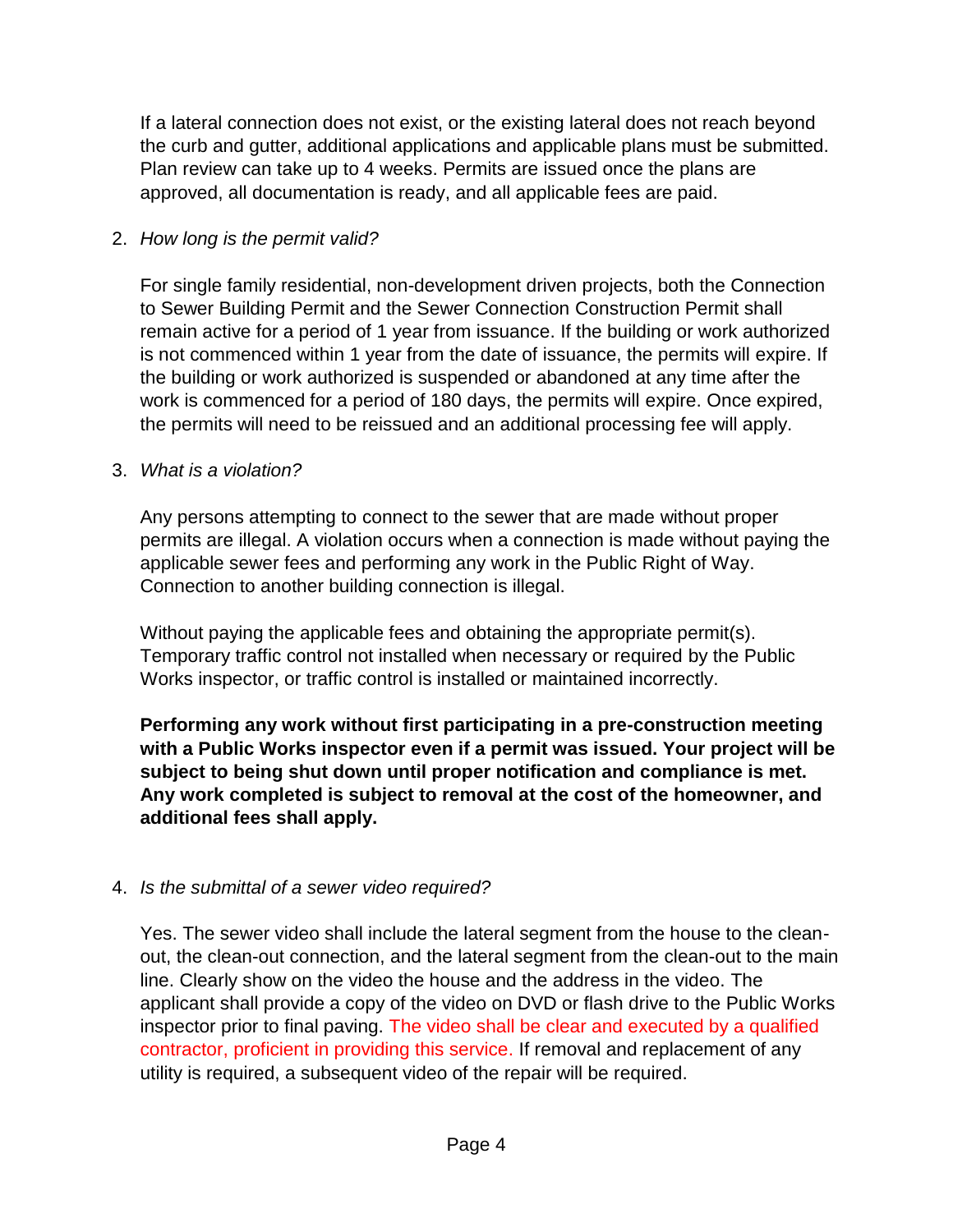#### **FEES, CANCELLATIONS, AND REFUNDS**

#### **APPLICABLE FEES**

| <b>Table 1. Engineering 1 000 for cowor component chrinte.</b>      |                                              |  |
|---------------------------------------------------------------------|----------------------------------------------|--|
| Sewer Expansion:                                                    |                                              |  |
| Construction of Building Prior to July 1,<br>1979                   | No Fee                                       |  |
| Construction of Building After July 1, 1979                         | Refer to Engineering Section of the          |  |
|                                                                     | Development Fees for Current Fee             |  |
| <b>Sewer Connection Master</b>                                      | \$876.61 per unit                            |  |
| <b>Sewer Connection Permit</b>                                      | \$25.00                                      |  |
| Lateral (fair share):                                               |                                              |  |
| <b>Constructed Before 1990</b>                                      | \$900.00                                     |  |
| <b>Constructed After 1990</b>                                       | \$2,500.00                                   |  |
| Other                                                               | Specified on Drawing                         |  |
| <b>Extra Territorial</b>                                            | <b>Calculated by Engineering Department;</b> |  |
|                                                                     | Additional application required              |  |
| Off-Site Construction/Inspection Permits -<br><b>Processing Fee</b> | \$41.00                                      |  |

Table 1: Engineering Fees for Sewer Connection Permits.

#### **CANCELLATIONS AND REFUNDS**

Both the Sewer Connection Construction Permit and the Sewer Connection Building Permit may be cancelled by the permittee prior to the start of construction work. The Sewer Expansion, Master Connection, Connection Permit, Lateral, and Extra Territorial fees are not refundable.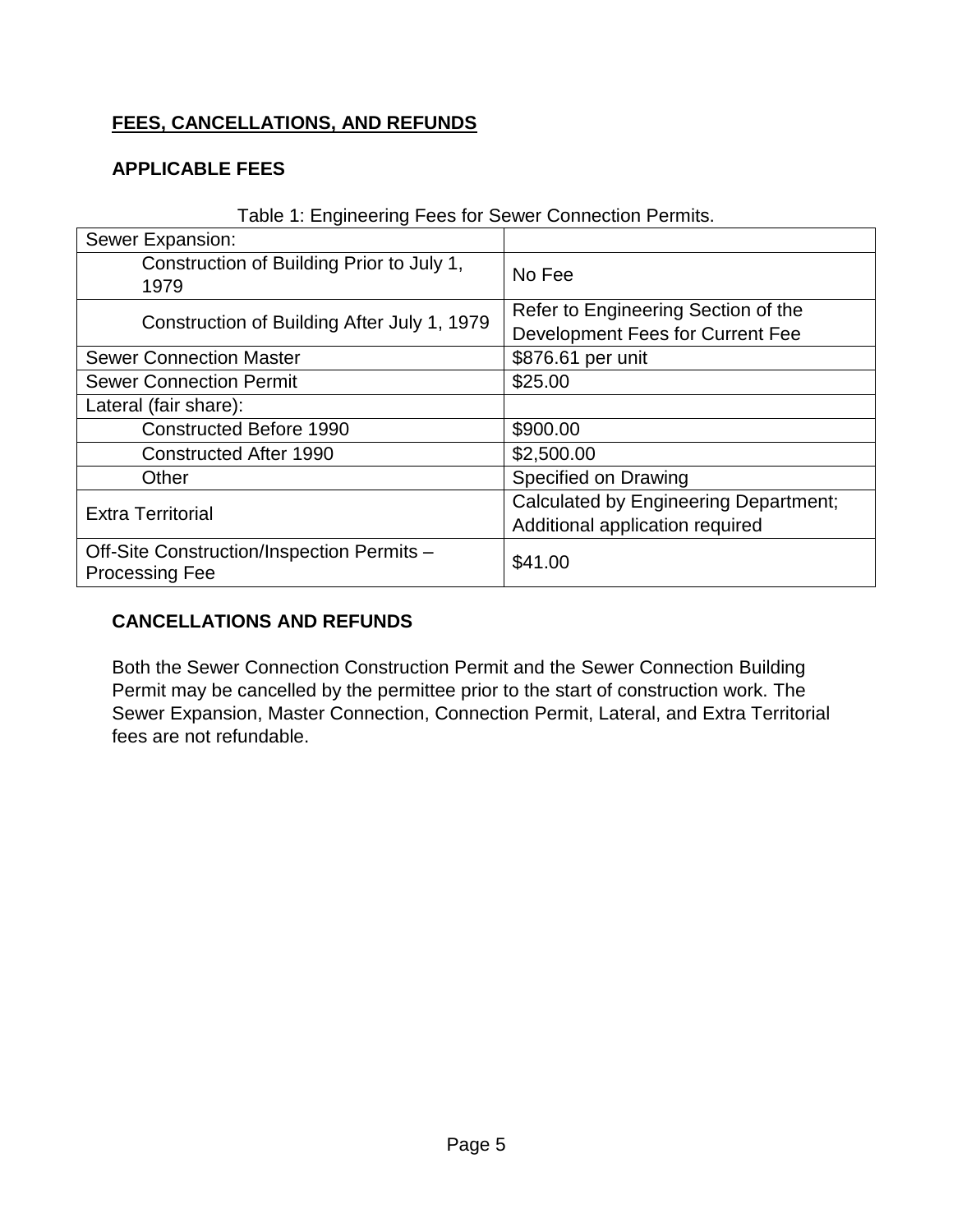

Figure 1: Lateral Connection Scenarios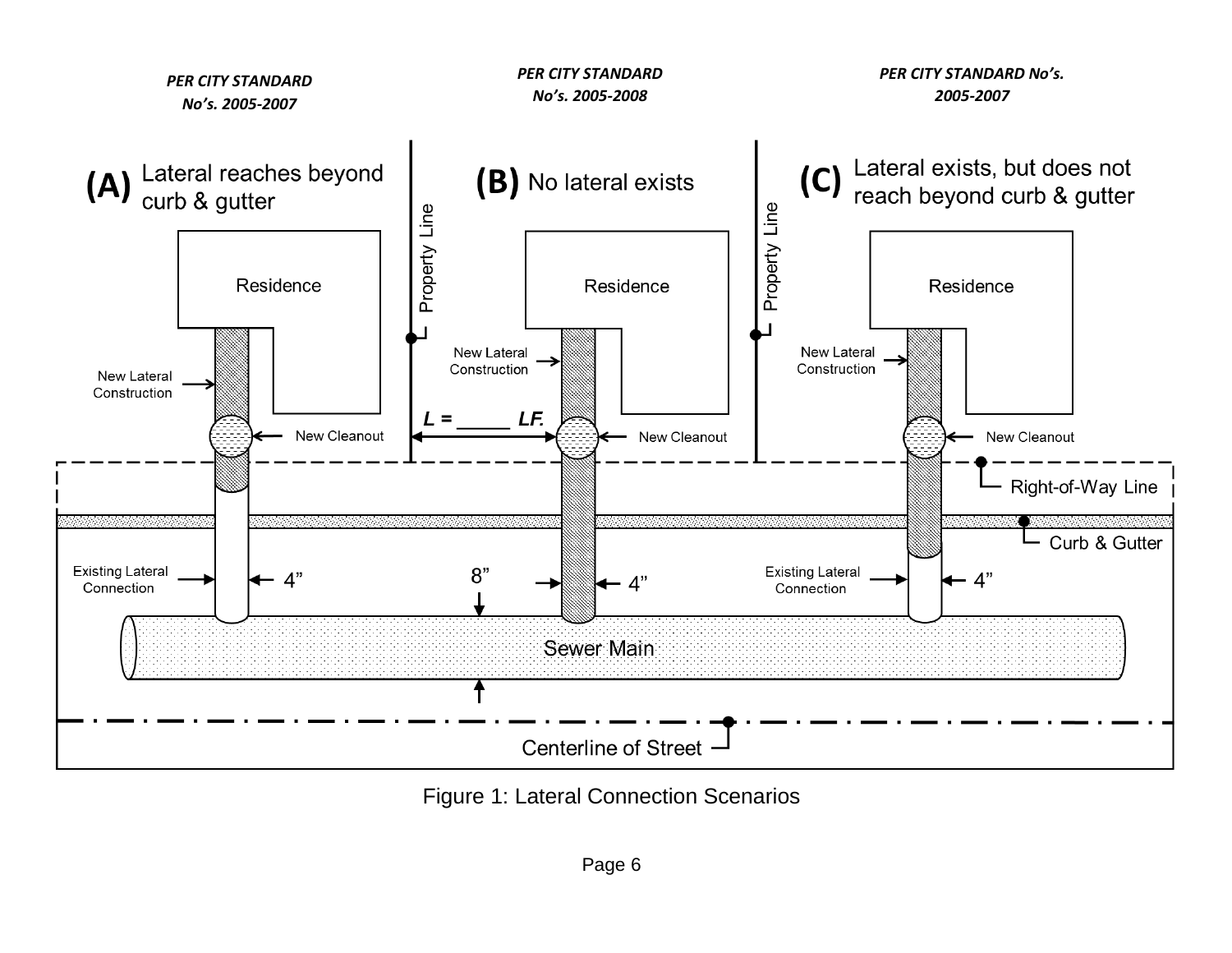

**THIS FORM REQUIRED FOR BUILDING & SAFETY PERMIT**

### **(EXAMPLE)**

## **City Sewer Connection Application**

| <b>Owner Name:</b><br><b>Property Location/</b> | <b>John Doe</b>                                                                                  |                               |                  |  |  |  |
|-------------------------------------------------|--------------------------------------------------------------------------------------------------|-------------------------------|------------------|--|--|--|
|                                                 | Site Address: 8353 Sierra Avenue                                                                 |                               |                  |  |  |  |
| APN:                                            | 019203123                                                                                        |                               |                  |  |  |  |
| <b>Within City Limits:</b><br>(circle one)      | <b>YES</b><br><b>NO</b>                                                                          |                               |                  |  |  |  |
|                                                 | If NO:<br>Is there an Irrevocable Annexation Agreement on file:<br>Yes<br><b>No</b>              |                               |                  |  |  |  |
|                                                 | If Yes:                                                                                          | Provide Case Number:          |                  |  |  |  |
|                                                 |                                                                                                  | Approval Date (Required):     |                  |  |  |  |
|                                                 | <b>Fees Associated with Sewer Connection:</b>                                                    |                               |                  |  |  |  |
|                                                 | Sewer Expansion:<br>(IEUA or Rialto)                                                             | \$6,309.00                    |                  |  |  |  |
|                                                 | Sewer Master Connection:                                                                         | \$876.61                      |                  |  |  |  |
|                                                 | <b>Sewer Connection Permit:</b>                                                                  | \$25.00                       |                  |  |  |  |
|                                                 | Lateral (fair share):<br>Pre 1990:<br>\$900.00<br>Post 1990:<br>\$2,500.00                       | \$2,449.00                    |                  |  |  |  |
|                                                 | Specified by DWG<br>Other:<br>DWG#:<br>1234-5<br>No Fee per ROW Dedication                       |                               |                  |  |  |  |
|                                                 | Extra Territorial:                                                                               | \$0                           |                  |  |  |  |
|                                                 | Special Assessment Area:<br>[i.e., Highland Haven, Cypress, etc.]                                | \$ N/A                        |                  |  |  |  |
|                                                 | Deposit; if applicable:                                                                          | \$ N/A                        |                  |  |  |  |
|                                                 | <b>Total Connection Fees:</b>                                                                    | \$9359.61                     |                  |  |  |  |
|                                                 | This property has met all ENG/Land Development Requirements<br>□<br>for Building Permit Issuance |                               |                  |  |  |  |
|                                                 | Revised Plans/Construction Permit Approved<br><b>Active Sewer Line</b>                           | Engineering<br>Staff Initial: | JD               |  |  |  |
|                                                 | CIP Project Approved/Acceptance                                                                  |                               | Date: 03/06/2017 |  |  |  |
| <b>Special Notes:</b>                           | Plan# 1234                                                                                       |                               |                  |  |  |  |
|                                                 |                                                                                                  |                               |                  |  |  |  |